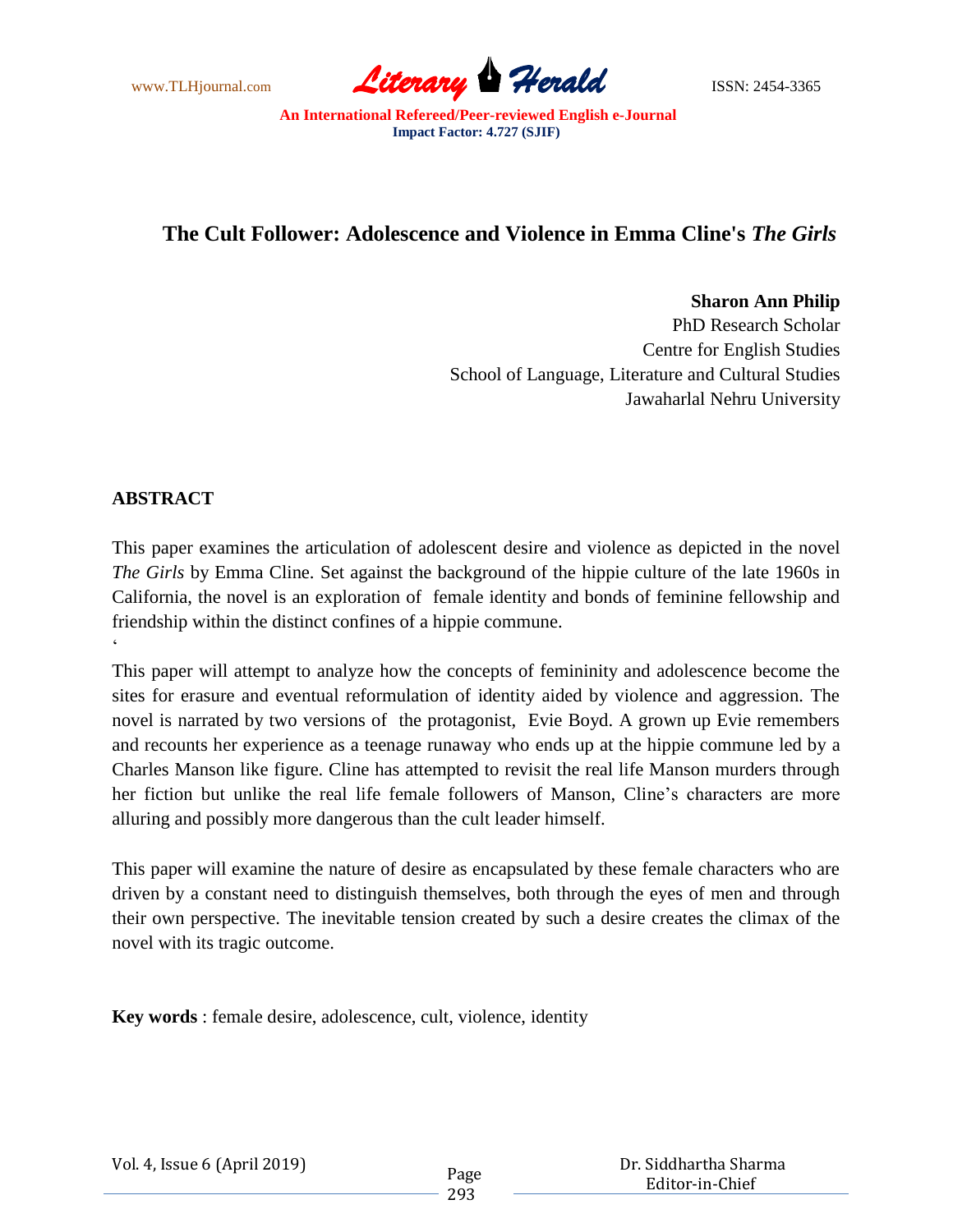

## **The Cult Follower: Adolescence and Violence in Emma Cline's** *The Girls*

 What makes a cult? Historically, the term 'cult' does not have benign implications and the existence of such groups, often led by a charismatic leader, exist even today. Janja Lalich defines a cult "as a particular type of relationship that is not only based on an enormous power imbalance between the leader and followers but also includes a hidden agenda. Whether a group or one-onone situation, a cult relies on deception, manipulation, and exploitation and almost certainly results in abuse"(4).

 All cults operate on variations of the same theme - appeal to that desire of people that wants something better for themselves. This can range from better work performance to the urge to forge better social relationships. Cults sell the suggestion that only they possesses the tools for self actualization that people have been desperately craving.

 Through this lens, this paper will examine the intersection of power and violence in Emma Cline's novel The Girls where the author presents the lives of a young girl who meets a Charles Manson like figure in late 1960s in California. The protagonist's acceptance into a hippie commune eventually reaches a tragic climax with its inhabitants committing multiple murders in Hollywood Hills. However, for fourteen year old Evie Boyd, the commune is the only space that fulfills her desire to leave behind traces of her old existence as she wrestles with a desperate need to be transformed into someone who could be cherished and loved by others. This paper will examine how the adolescence of young girls becomes malleable at the hands of a particular kind of oppressor begetted by patriarchy.

 In Cline's novel, adolescent girls navigate the treacherous task of quenching and regenerating their desires which involves varying modes of self -destruction. The protagonist and narrator, Evie, while recounting her past, presents a teenager grasping at straws to fill the deep emotional vacuum in her life. Throughout the novel, it seems as if the grown up Evie is still struggling with a deep sense of loss. As a teenager, her uneventful summer spent in dismay of her neglectful mother and her dull surroundings, leads her to meet an egomaniac drifter inhabiting a ranch with other young women, seemingly controlling their bodies and their minds. This becomes the adventure that Evie wanted. For Evie and the girls she befriends, self erasure becomes a strategy for survival. They fall for the the strange charisma of Russell Hadrick, Cline's Manson like manipulative leader of their group. He exploits their weaknesses masterfully but the novel is not simply a tale of the girls' spiral into self -destruction. Their strength comes

 Dr. Siddhartha Sharma Editor-in-Chief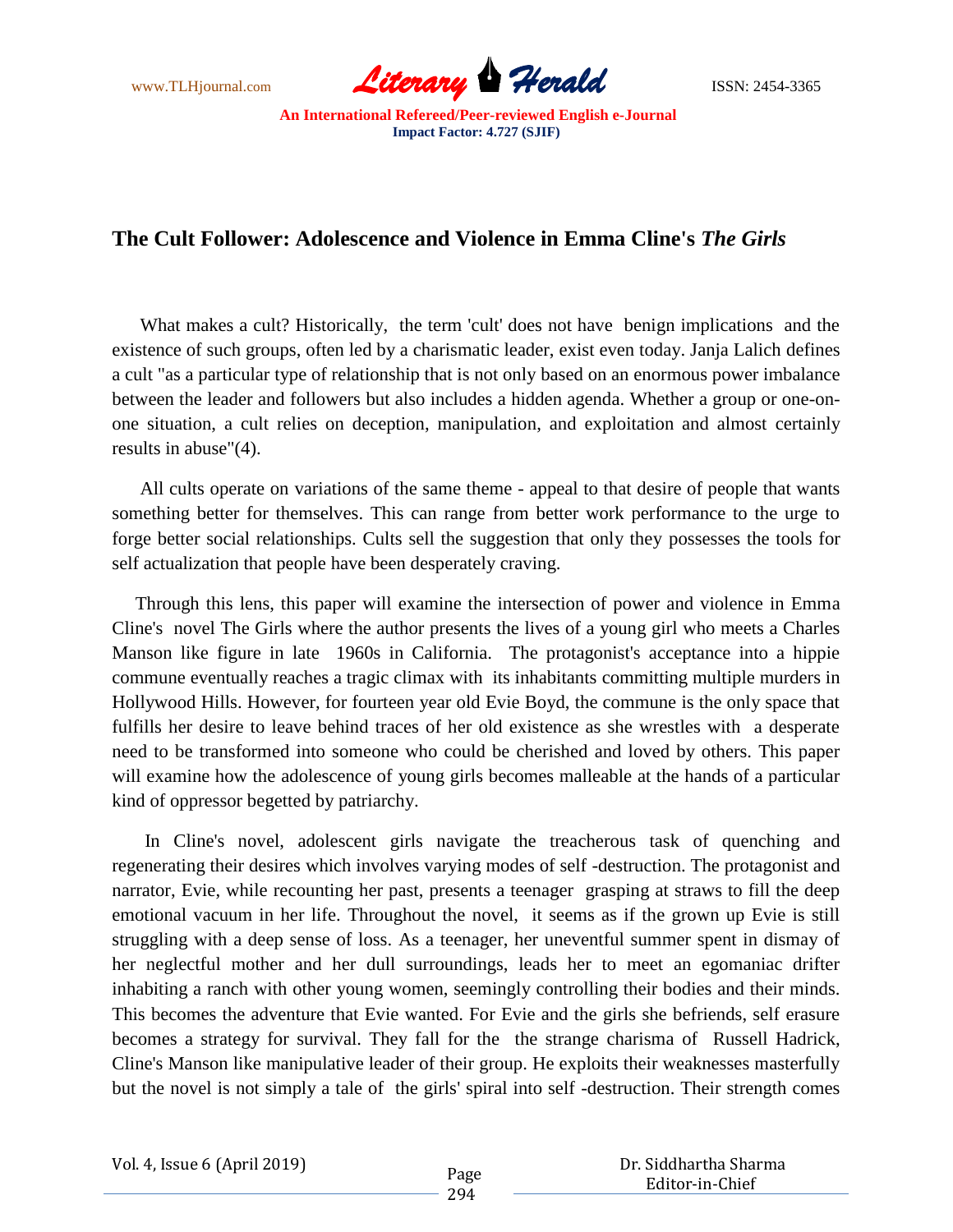

from their fervent desire to matter in a world that constantly views them as objects- objects to be used and judged in a continuous cycle. This provides the female characters with a complexity that enable them to construct and reshape their relationship with Russell in their own right, albeit with disastrous consequences.

 "The thought-reform program (i.e, behavior control) occurs without the knowledge or consent of the one who is being manipulated. By attacking a person's innermost self, cult leaders manage to dissemble and reformulate members according to the cult's desired image. In other words, through a variety of social and psychological influence techniques, they take away you and give you back a cult personality, a pseudo personality. They punish you when the old you turns up, and they reward the new you"(Lalich,5)

 In this regard, it becomes important to discern the differences and similarities that are embodied in the identities of these girls. Evie is first drawn to the strange allure of the group of girls and her desperate need to escape her suburban existence is exposed through that encounter. The free-spirited and bold veneer of these girls, led by the beautiful nineteen year old Suzanne, become Evie's obsession whereas Suzanne and the others are controlled by their loyalty towards the male leader, Russell. Evie wants to be older than she is and amass experiences of freedom and rebellion. Here, Cline presents to us a picture of female adolescence which is not uncommon in its fervent desire to be seen and acknowledged. However, Evie's desire is not centered on Russell but on Suzanne. Though Evie embraces Russell both sexually and ideologically, her focus on emulating Suzanne enables her to see what the other girls don't- Russell's naked greed for power and fame which renders him as a pathetic figure in her eyes. That Suzanne and the other inhabitants of the commune do not recognize themselves as a means to an end but mistakenly believe themselves to be Russell's partners is what accelerates their tragic end. Russell sexually and emotionally preys upon each of the girls living with him as he paints himself as their saviour and a messianic figure, misunderstood by the world.

 Janja Lalich writes that "most people come into cults with certain personal values, including having a sense of their own sexual preferences, behaviors, norms, and expectations. But because of the influence of the group's persuasive methods, reinforced by leadership demands and peer pressure, in most cases a cult member's value system and sense of morality get altered, sometimes radically"(pg6). Lalich adds that "given the arbitrary and erratic nature of cult leaders and their reasoning, rules may change often and unexpectedly. But no matter what the set-up, behaviors and attitudes are directed from on high and are not to be disputed. The cult leadership justifies these rules by explaining that the particular lifestyle is necessary to reach the purported goal"(10).

 Dr. Siddhartha Sharma Editor-in-Chief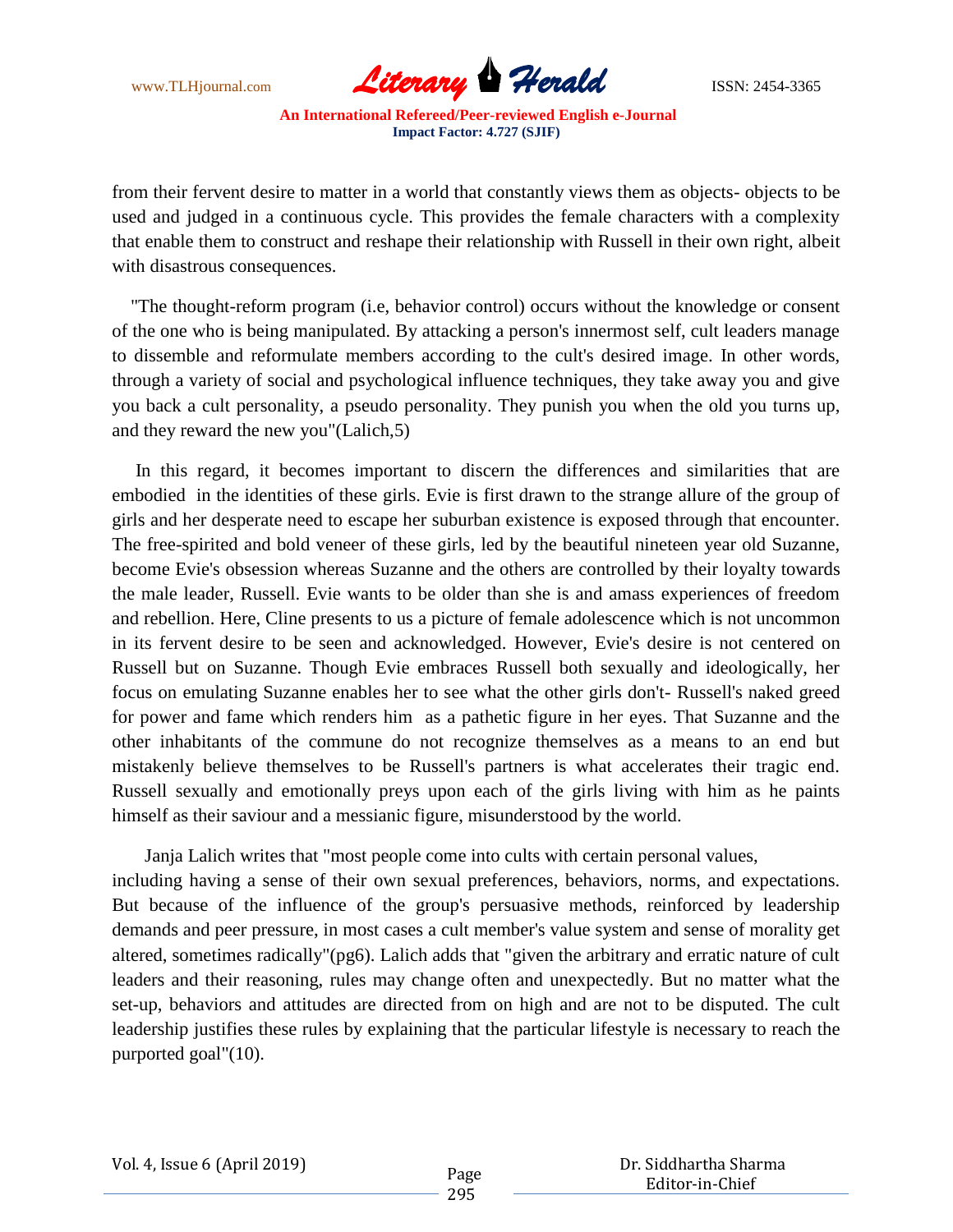

 In the novel, Russell's cultivated personality betrays his need for power and attention, just like his followers. He was part musician and part preacher of free love who wanted to be someone important, someone others could not do without. He was hungry for a record deal and the money and fame that would come with it. His failure in this regard would transform into violence, thus altering his own fate and of his female followers.

His effect on Suzanne and the other girls made Evie curious and eventually accept him. The devotion he inspired was unlike anything Evie had known - it was steadfast and stubborn unlike the silly longing of teenagers that Evie had seen and experienced herself. By giving Russell and Suzanne the pragmatism that Evie lacked in herself, she prepares herself to surrender to their reasoning. In Evie's words, "I was jealous of that trust, that someone else could stich the empty parts of your life together so you felt that there was a net under you, linking each day to the next"(pg 101).

 However, the role of violence within a cult cannot simply be explained as the result of brainwashing. It is true that Evie and Suzanne were the victims of manipulation and coercion but Cline does not completely strip her characters of agency. The climax of the novel occurs when Suzanne and a few other girls are persuaded by Russell to kill Mitch Lewis, the man who had rejected Russell's ethical and musical aspirations. The girls commit the horrific crime at Russell's behest but as imagined by Evie, who was abandoned in the streets by Suzanne hours before the incident, the girls wanted to shake the world in a way that no one would ever forget it. This determination, however horribly twisted in its execution, was solely their own. This was their opportunity to leave a mark on the world. Evie was dramatically spared this opportunity as she ultimately made her way back home, the one place she had desperately tried to avoid. Being characterized as a blind, unquestioning follower does not fully explain the thoughts and actions of Evie and Suzanne. However, it is important to note that their agency is left fractured as their drive for freedom and rebellion collides with Russell's toxic masculinity. He tries to project his own ideas onto the lives and minds of his followers but lashes out when he is unable to capitalize upon the same. Strangely, it is not Russell himself but his followers who become the fiercest believers of his values. This irony engenders the colourful personalities of Suzanne and the others and emboldens them to do the unthinkable in the end.

 As a result, Evie under the tutelage of Suzanne immerses herself into getting rid of her mediocrity. She had convinced herself as a teenager that she was average, both in looks and intellect. But at the ranch/commune, she was provided with a space that could transform her into something better. The affection and friendliness of the older, more attractive girls pushed Evie to correct her so called flaws. These included letting go of her timid personality and embracing the role of a bold seducer of not just men but people. Therefore, Cline demonstrates how within the ecosystem of the hippie commune, Evie's actions become wilder and more dangerous. She steals

Vol. 4, Issue 6 (April 2019)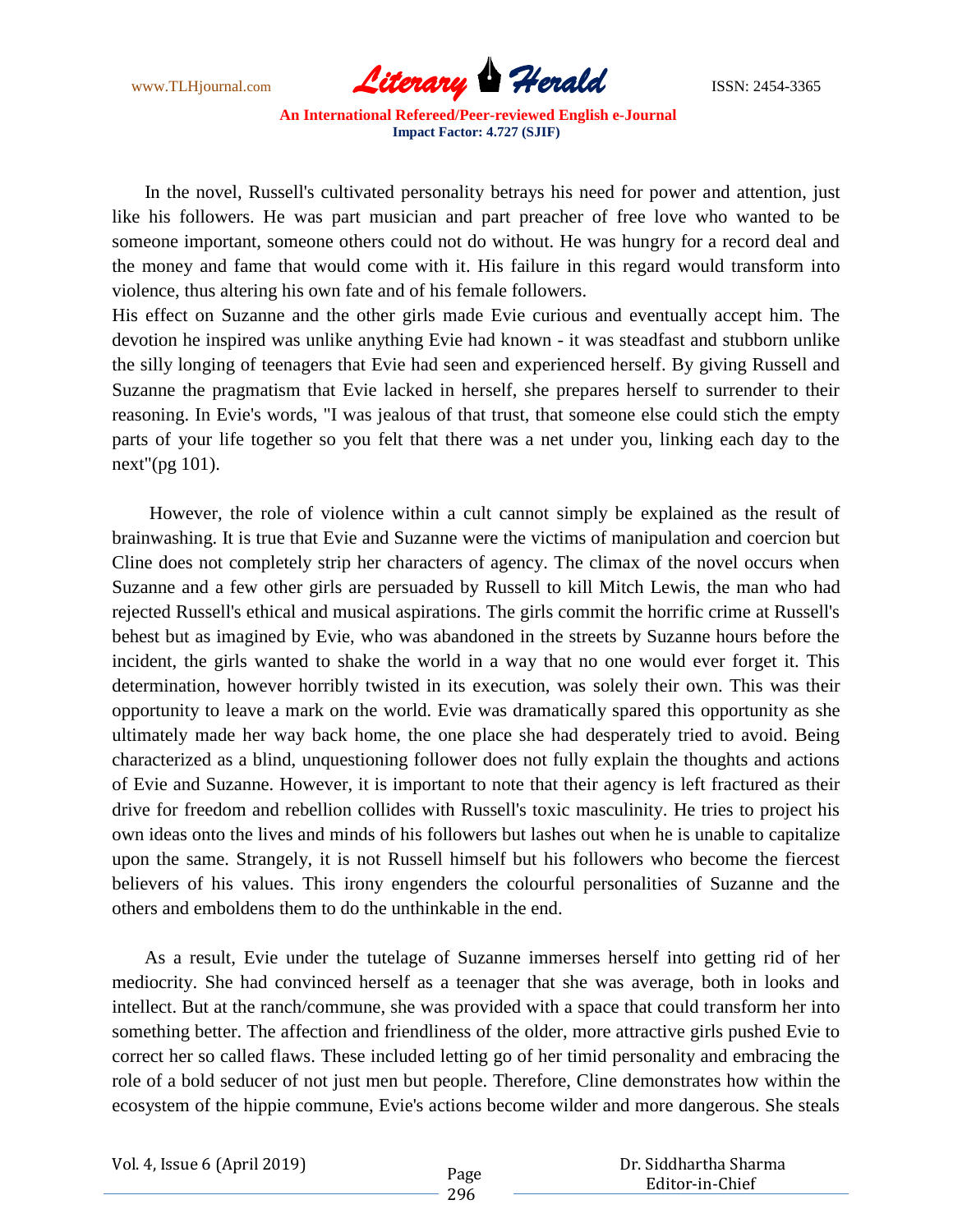

money from her mother to support the commune members and breaks into the home of a family friend. Claudia Mitchell and Carrie Rentschler argue that "to create places of their own, girls must struggle to assert their rights to place-making practices that often put them into conflict with institutionalized power structures"(2).

 The burden to erase their old, mediocre identities in favour of a new, bold and therefore desirable one leads to Evie and the other teenagers becoming both victims and perpetrators of violence. The girls grow closer due their shared goal of never becoming ordinary, of never becoming invisible. The answer to whether they fully succeeded in achieving their goal is highly complex.

 The girls surely buy into Russell's promise of utopia where led by him, they must flourish in an environment free from exclusion and norms that restrict their spirit of abandon. However, when Russell spirals into resentment over his failure to shed the tag of a third-rate musician, the gloss of the utopic promise also comes off. In a world of malfunctioning adults who have let them down, Russell's commune has the promise of letting these girls seize the confidence and power that has been denied to them for far too long. However, these girls at the cusp of burgeoning womanhood fail miserably in discerning between unschooled confidence and sheer recklessness. The lack of inner control that they so craved for leads to circumstances of external excess which originated in the mind of Russell and not their own. The desire to be seen and to be loved ironically becomes the biggest obstacle to be their fully realized selves. They failed to love themselves first or be sympathetic towards their so called ordinariness. They trade the stigma of being average for something more darker and tainted. Probably, within the twisted ecosystem of the ranch/commune, this is their only success.

 Cline presents to us fascinating female characters in an even more fascinating setting of the late sixties in America where the hippie driven gospel of radical acceptance of everything and anything proved to be especially troublesome for the young, female and the vulnerable. Russell like male figures want to create and sustain their followers in such a manner that make them extensions of himself. This can be seen in Russell's way of describing Suzanne and the other girls and the vastly different way in which Evie describes Suzanne to the reader and later remembers them as a grown woman years later. This is not to say that the girls are not monstrous in their capacity to kill but it is not an easy extension of Russell's evil. His villainy may have made them commit the final murderous act but their evolution towards it began much earlier. It began in their anger at being dismissed and discarded by the adults of their world, whether it was Evie's parental neglect or Suzanne's refusal to say no to danger at any cost. The adolescent girls as presented by Cline chase desire and danger beyond the boundaries of their own experience which makes them compelling storytellers of how loneliness and desperation can ravage even the most ordinary of people.

Vol. 4, Issue 6 (April 2019)

 Dr. Siddhartha Sharma Editor-in-Chief